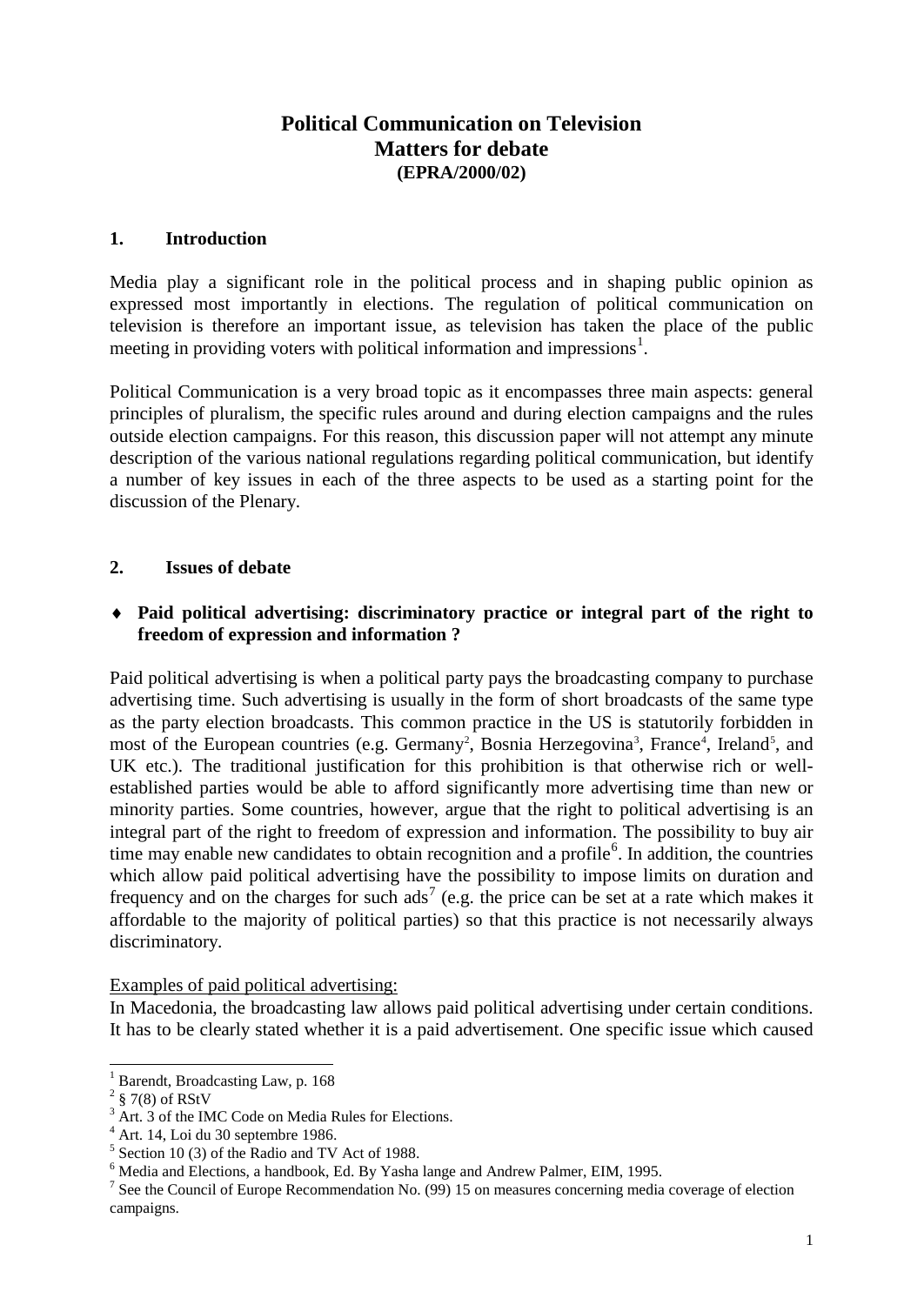many uncertainties during the 1998 parliamentary elections was the question of whether paid political advertising had to be included in the calculation of the total advertising time<sup>[8](#page-1-0)</sup>.

In Hungary, paid political advertising is allowed under certain conditions. As an example, advertisements promoting candidates or parties may be published exclusively with the designation "paid election advertisement".

In Poland, in addition to free electoral broadcasts, election committees have the option of purchasing strictly defined amounts of extra air time for additional paid broadcasts.

## ♦ **Free access: Equal vs. proportional access ?**

Public service broadcasters are usually required to make free time available to the parties and candidates on television and radio during election campaigns. However, this does not always entail any right to absolute equality of access to the airwaves between parties and candidates. While Western European countries usually have chosen a system of proportional access, many Eastern and Central European countries have adopted a system of equal representation in their distribution of free air time. Sweden seems to be an exception as no election broadcast are permitted. Only one hour interviews with the leaders of parties represented in Parliament are broadcast, together with phone-in programmes and debates.

The reasoning behind the system of proportional access is that the political parties capable of forming a government should be given more opportunity than the others to present themselves on radio or TV. The aim of proportional access is to strike a balance between the demands of fairness and equality of opportunity on the one hand and a sensible appreciation of the functions of elections on the other<sup>[9](#page-1-1)</sup>. As a consequence, criteria such as the respective strengths of the political parties are taken into account in allocating broadcasting opportunities. As an example, in Germany, the strength of parties at the previous election, length and continuity of the parties' existence, membership, the extent and strength of their organisation and their representation in Parliament and government<sup>[10](#page-1-2)</sup> are taken into account. However, smaller parties should not be totally excluded from access. Similarly, in Malta, the Broadcasting Authority organises schemes of political broadcasts during electoral campaigns and grants access to these schemes to all political parties and independent candidates contesting the general elections. A judgement of the Constitutional Court of the 31 July 1996 has held that this provision would be incompatible with the Constitution if it were to be interpreted in a manner that completely excludes access to these political broadcasts to parties not represented in Parliament. A 1971 Court of Appeal decision affirmed that in apportioning participation in such schemes of electoral broadcasts between political parties the Broadcasting Authority had an obligation to take account of the size of the parties.

Indeed, the recurring issue here is the question of enforceable rights of access for minority parties - and especially parties which are not represented in parliament.

On this specific point, it is interesting to note that the European Commission of Human Rights has stated that Article 10 of the Convention cannot be taken to include a general and unfettered right for any private citizen or organisation to have access to broadcasting time on radio and television in order to forward its opinion, save under exceptional circumstances, for

<span id="page-1-0"></span> $8\text{ Bulletin of the Broadcasting Council of the Republic of Macedonia, Vol.3, 1999, p.17.}$ <br> $9\text{Barendt, E. op. cit.}$ 

<span id="page-1-1"></span>

<span id="page-1-2"></span><sup>&</sup>lt;sup>10</sup> BVerG 121 (1962).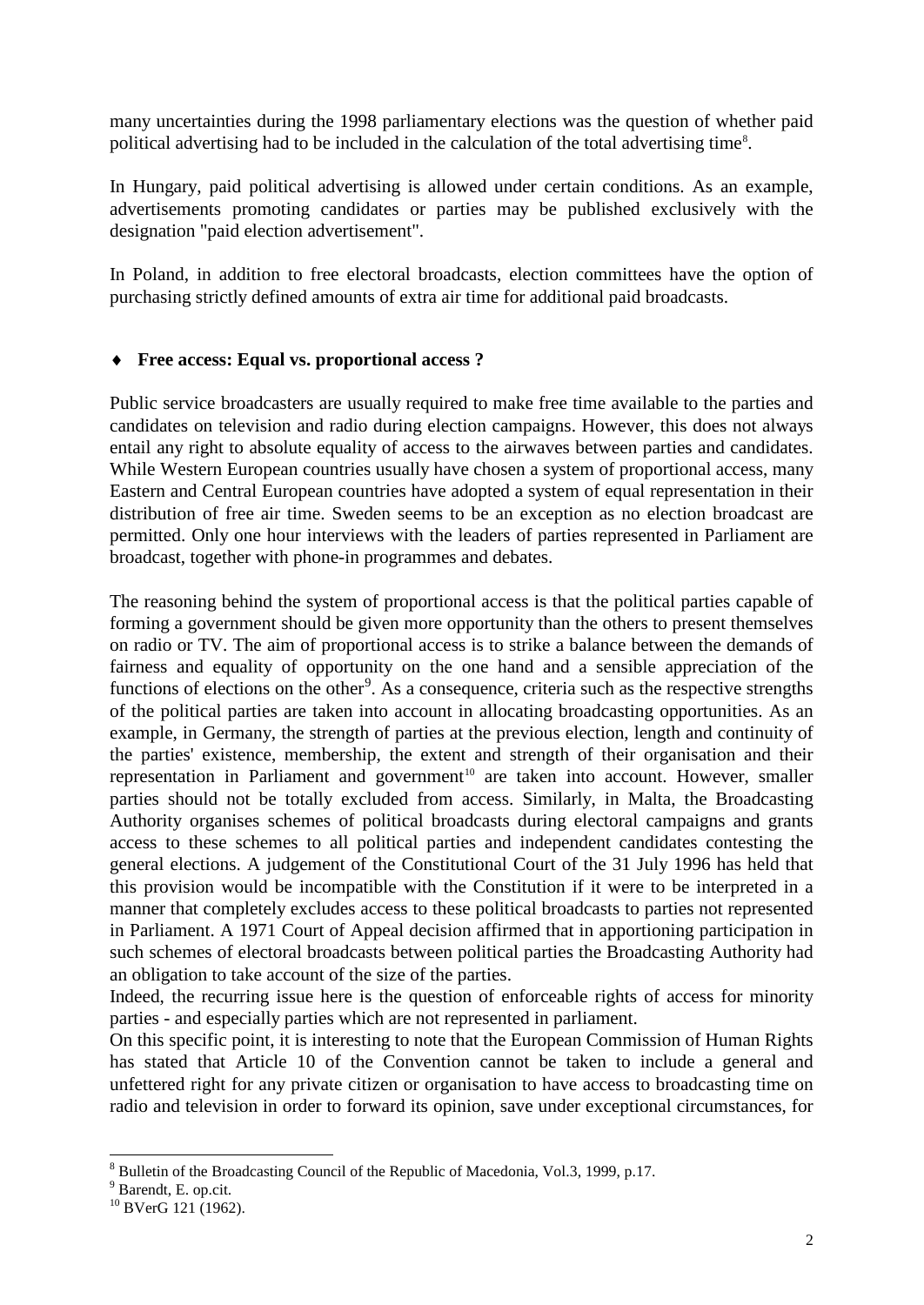instance if one political party is excluded from broadcasting facilities at election time while other parties are given broadcasting time<sup>[11](#page-2-0)</sup>.

For their part, Central and Eastern European countries have experienced the emergence of a range of new parties and have therefore lacked the criteria upon which to base reasonable proportional access. That is why most of them have decided for an equal system of free air time allocation. As an example, during the Czech Parliamentary elections of 1998, public TV and radio provided a total of 14 hours of free access time equally distributed between the 14 parties running in the elections. It has been emphasised that one drawback of this system is the possible saturation of air-time with party material and the resulting saturation of the electorate. During Romanian's 1990 elections, over 80 parties were given air-time which some commentators observed became rather boring<sup>[12](#page-2-1)</sup>.

## ♦ **Should principles of pluralism differ for public and private broadcasting and how ?**

As mentioned previously, public service broadcasters are required to make free time available to the parties and candidates for electoral broadcasts in most European countries. In general, private broadcasters do not have this obligation (e.g. in France, Poland) but they have a professional and ethical responsibility for fair reporting. In Italy, the private sector was unregulated in this context until very recently. Further to the law n. 28 of February 2000, the AGC has issued a ruling addressed to private broadcasters according to which all political parties involved in the elections should be granted equal treatment in the access to free or paid air time. In the UK, free access for candidates and parties must be provided not only by the BBC but also by private terrestrial broadcasters $^{13}$  $^{13}$  $^{13}$ .

This issue of the respective extent of the obligations for public and private broadcasters does not only apply to the provision of free air-time for electoral broadcasts but also to editorial programmes in general. Should fairness and impartiality be applied equally to public and private broadcasting ? Should it, on the contrary, be considered exclusively as the task of public service broadcasters ? In Germany, private broadcasters are not subject to the obligations which lie upon the public channels to provide a wide variety and range of programmes. However, private broadcasters should reflect the plurality of opinion in society and meet acknowledged standards of journalism.

Similarly, should the requirement for fairness and impartiality apply to every channel taken individually or should rather the 'general picture' be taken into account ? In Malta, the Broadcasting Authority interprets the Constitutional obligation of impartiality "as a definite requirement applicable to each broadcasting service. However, the Authority concedes that in Malta's widened spectrum of radio broadcasting activity it would be possible to allow for some slant for any particularly oriented service. This permissible slant will have to be within an overall programme framework of balance and impartiality $14$ ".

<span id="page-2-1"></span>

<span id="page-2-0"></span><sup>&</sup>lt;sup>11</sup> No. 25060/94, Haider v. Austria, Decision of 18 October 1995, D.R. 83, p. 77.<br><sup>12</sup> Darbishire, H., Media and the electoral process, in Media and Democracy, Council of Europe publishing, 1998.

<span id="page-2-2"></span><sup>&</sup>lt;sup>13</sup> Sections 36 and 107 of the 1990 Broadcasting Act.<br><sup>14</sup> Art. 2(3),Guidelines on Current Affairs Programming.

<span id="page-2-3"></span>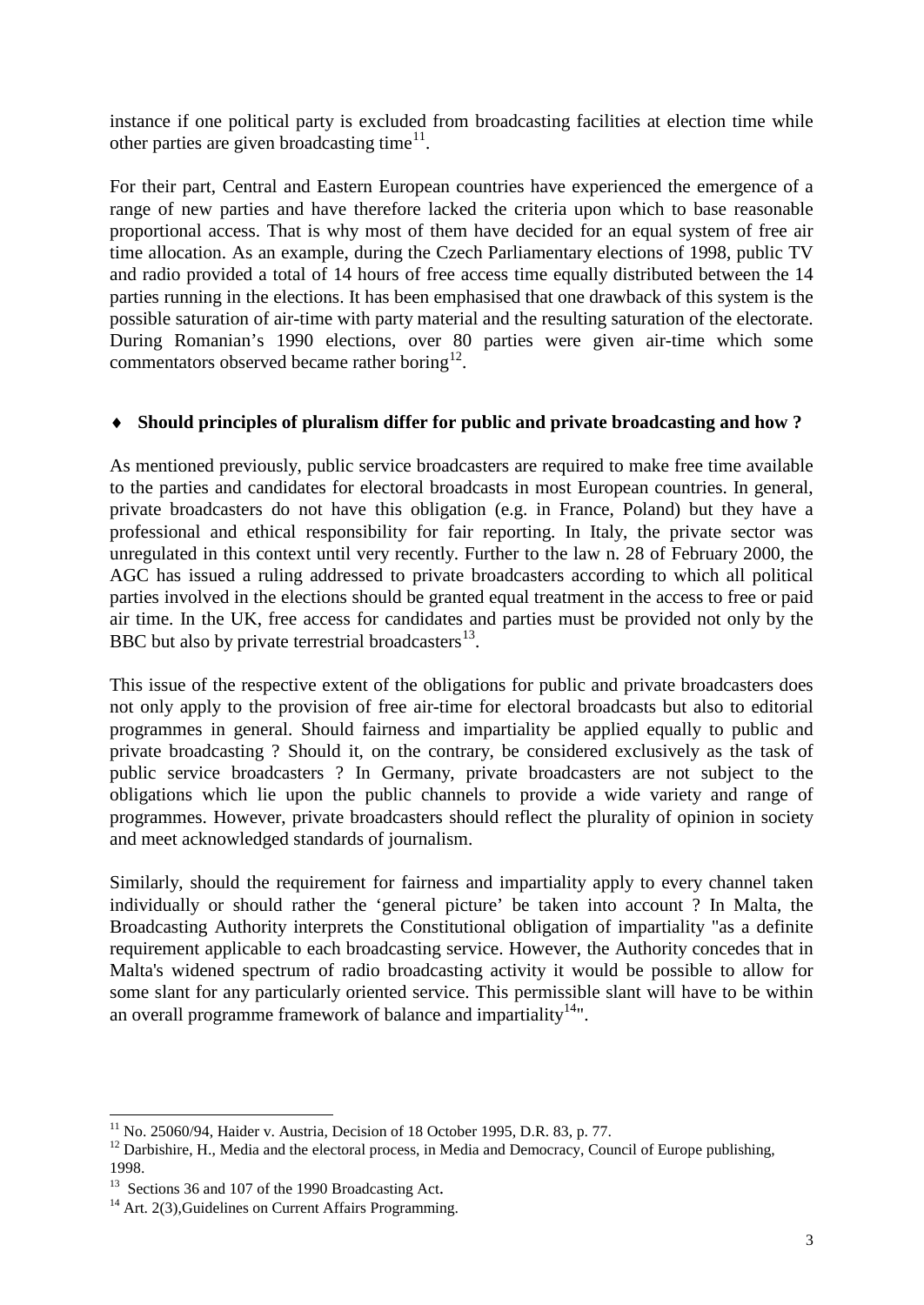#### ♦ **How to ensure quick and effective remedies in case of violations ?**

Quick and effective remedies are particularly important in the context of elections because of the brevity of election campaigns. In Malta, provision is made for a 'leapfrog' procedure for dealing with complaints against broadcasting stations during election time by providing for the lodging of such complaints directly to the Authority itself rather than requiring that the aggrieved party should complain in the first place to the broadcasting station as is normally the case.

As regards air time allocation decisions (in the countries which have adopted the system of proportional access), it has been remarked that the main obstacle to any legal challenge is of determining what fairness and balance require during election time. The courts are usually careful, and usually prefer the formulation of broad principles, rather than the formulation of enforceable access rights $^{15}$ .

In the UK, the ITC and the BBC (which regulates itself) are the two regulatory bodies in charge of controlling the application of the rules respectively for private and public broadcasters. Parties have to address complaints about unfair treatment to the BBC or the ITC. The ITC has the possibility to oblige broadcasters to allocate broadcasting time to the complaining party before the election. At the 1997 general election, the Scottish National Party complained to the ITC that it was not allocated any party election broadcast on Channel 4 and Channel 5. The complaint was upheld by the ITC. Channel 4 and 5 had to broadcast party election broadcasts for the Scottish national Party. In France, the CSA monitors the application of the regulations. If the CSA notices that the access is unfair, it cannot oblige broadcasters to invite a specific candidate. It can impose a sanction to a violation of the pluralism principle, but cannot grant broadcasting time for candidates which were treated unfairly<sup>[16](#page-3-1)</sup>. A candidate which claims to be treated unfairly can file a complaint before the courts.

As regards other broadcasts, such as editorial broadcasts, one common remedy in continental legal systems is to provide individuals and organisations with rights of reply to incorrect allegations in the broadcast media.

## ♦ **Opinion polls: informative tools or manipulation of the audience ?**

The specific issue of opinion polls is worth mentioning because of its potential influence on the election results. Opinion polls are a useful tool to inform the audience of the voting intentions. However, they can also be used as a tool of manipulation of the electorate especially if they are published on the last days before an election. As a consequence, most European countries have introduced specific rules dealing with opinion polls - the most usual being the determination of a cut off time for reporting of opinion poll results. The length of this cut-off time varies from one day to one week according to the different countries. In France, no opinion polls can be published in the week preceding the election. This cut off time may be statutorily determined as in France<sup>[17](#page-3-2)</sup> or be the result of a voluntary abstention of the broadcasters as in the UK. One question is how effective bans of polls will be given the emergence of new means of communication. In France, during the 1997 legislative elections,

<span id="page-3-0"></span><sup>&</sup>lt;sup>15</sup> Barendt, op.cit, p. 16 Mauboussin, E., le CSA et les élections : entre loi et jurisprudence, une compétence sous haute surveillance, in

<span id="page-3-2"></span><span id="page-3-1"></span>Légipresse n°143, August 1997.<br><sup>17</sup> Art. 11 of the law of 11 July 1977.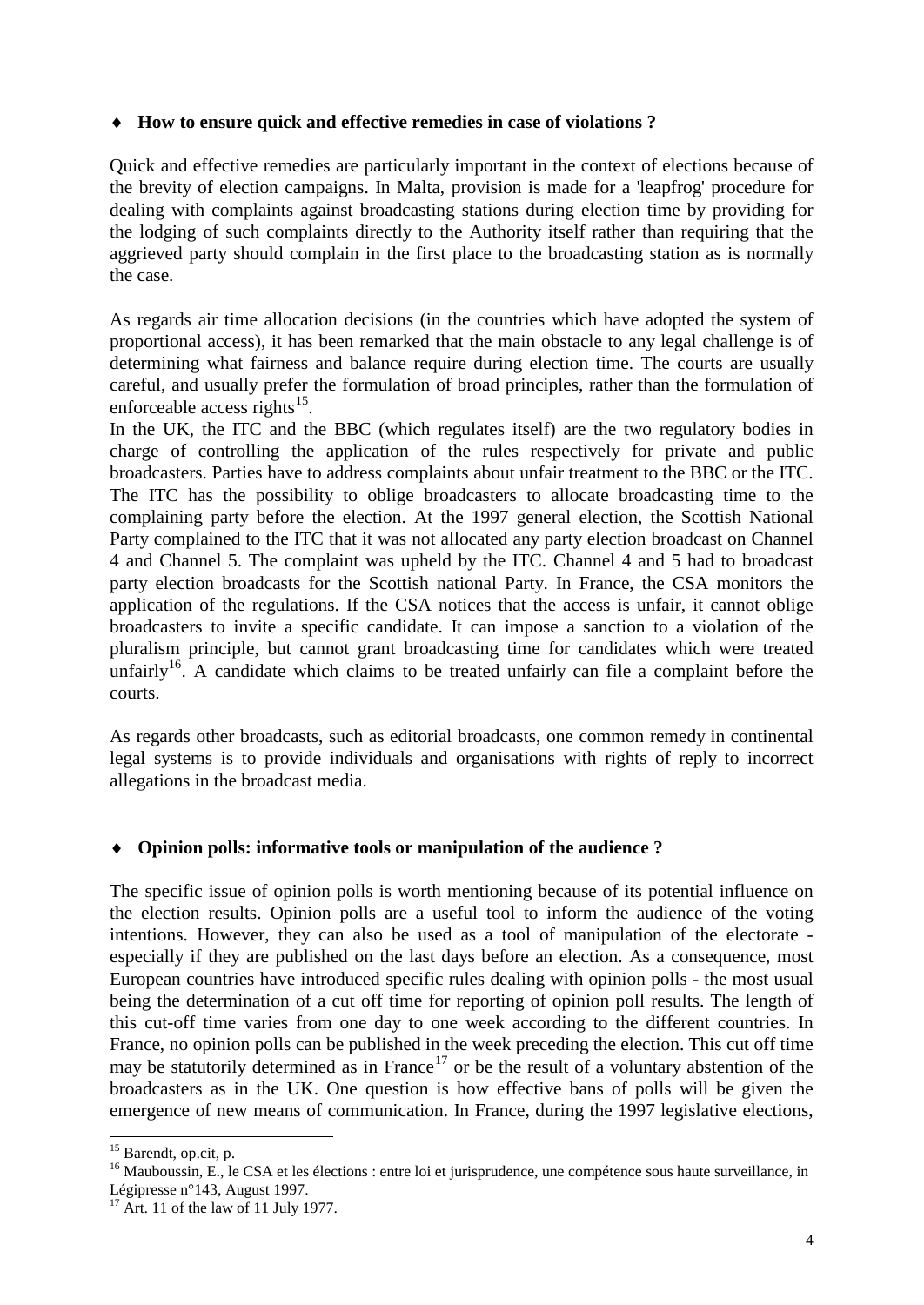election poll results were made available on the Internet through the website of the Tribune de Genève in Switzerland.

#### ♦ **Editorial broadcasts: how far should regulation go ?**

The main issue here is the balance to be struck between the autonomy of broadcasters and the necessity to ensure a fair treatment of political parties and candidates. The extent of the rules applicable to editorial broadcasts as well as their origin (regulation vs. self-regulation) vary in the different European countries.

In Germany, there are no specific rules regarding editorial programmes during election time. It is up to each broadcasting company to choose their subjects and to select the participants of a discussion for example. Their decisions have to conform to the basic rules of objectivity, fairness and impartiality. In France, provisions regarding editorial programmes during election time are set by recommendations of the CSA and are addressed to each broadcaster. Editorial programmes which are directly connected to the elections have to obey the principle of equity. This principle is interpreted in a very flexible way and it does not mean that each candidate should enjoy the same access to editorial programmes. Elements such as the representation of the party in parliament are relevant. Editorial programmes which are not directly connected to the elections have to respect a balance between the speaking time of the government, the majority in parliament and the opposition. It has recently been decided that a fourth category: political parties not represented in parliament should also be taken into account. However, the repartition of speaking time should surely not be done on the basis of pure arithmetic $^{18}$  $^{18}$  $^{18}$ .

In the UK, the ITC Programme Code contains a set of provisions regarding programmes not relating to the election (such as news, current affairs, and discussion programmes) and programmes about the elections (such as constituency discussion programmes) to ensure that the requirement of fairness and impartiality are observed. The BBC's Producers' Guidelines also contains detailed rules about editorial broadcasts shown on the BBC.

Several countries have seen some far-reaching changes in political communication on television in the recent years. These changes are characterised by an explosion of the number of editorial programmes, the increasing role of spin doctors (i.e. PR specialists in charge of presenting political platforms to the media and the electorate) and a general trend towards an  $\cdot$ Americanisation' of politics<sup>[19](#page-4-1)</sup>, (i.e. politics are increasingly staged, emotions play a role on the presentation of political debates). One specific issue which has gained importance lately is the question of the **participation of politicians during non political broadcasts.** Political party candidates seem to take increasing advantage of a range of non political programmes to appear before the electorate as guests in quiz shows, cookery programmes etc. The problem is that these programmes may provide a candidate with media exposure not available to their opponents. During the 1998 Bundestag elections in Germany, Gerhard Schröder participated in the RTL soap 'Gute Zeiten - schlechte Zeiten' during the election campaign. Some regulatory authorities have decided to take action against this trend. In 1998, the National Council of the Slovak Republic issued a Recommendation for conduct and behaviour of electronic media which stated that broadcasters should avoid bringing any coverage of politicians at sports events, entertainment shows, quiz programmes and talk shows. The ITC Programme Code states that "appearances by candidates as actors, musicians singers or other

<span id="page-4-0"></span><sup>&</sup>lt;sup>18</sup> Garantir encore mieux l'expression démocratique, La Lettre du CSA, March 2000, p.1.

<span id="page-4-1"></span><sup>&</sup>lt;sup>19</sup> See for instance Müller A., von der Parteiendemokratie zur Mediendemokratie, Beobachtungen zum Bundestagswahlkampf 1998 im Spiegel früherer Erfahrungen, 1999.